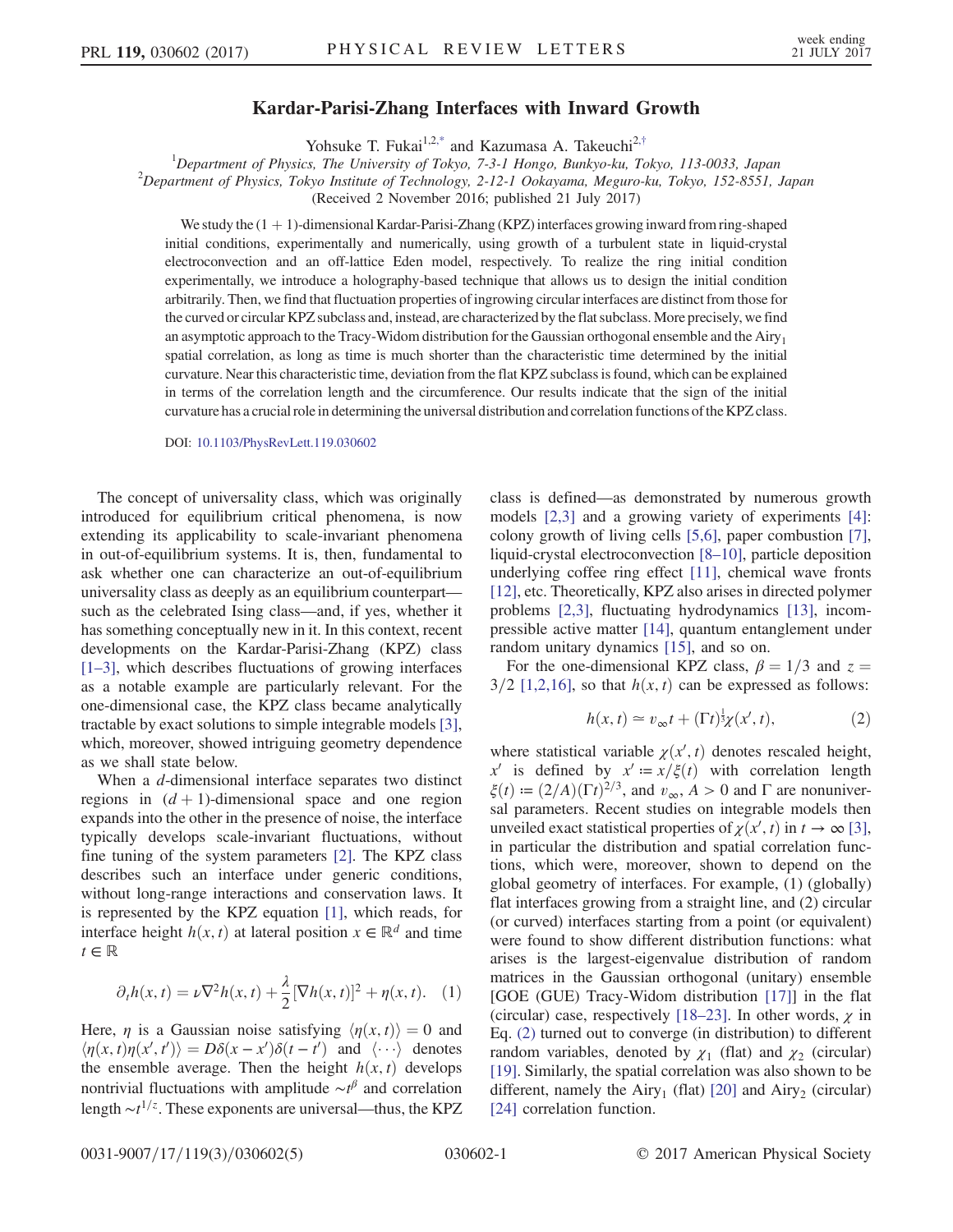This geometry dependence turned out to be relevant in real experiments also. Using liquid-crystal (LC) electroconvection, the authors of Refs. [8–[10\]](#page-4-8) studied growing clusters of turbulence, or more precisely, spatiotemporal chaos called the dynamic scattering mode 2 (DSM2), which invades another turbulent state, DSM1. The initial DSM2 cluster was nucleated by ultraviolet (UV) laser pulses focused on a point or a line, generating a circular or flat interface, respectively. These interfaces were, indeed, shown to exhibit distinct properties, as described above for integrable models [\[9,10\].](#page-4-19) Therefore, these properties are universal, yet geometry dependent; in other words, the KPZ class consists of a few different universality subclasses, characterized by the same exponents but different distribution and correlation properties. Importantly, the circular and flat subclasses may even have qualitative differences, such as algebraic (circular) vs superexponential (flat) decay of the spatial correlation function [\[25\]](#page-4-20), persistence of time correlation in the circular case [\[10,26,27\]](#page-4-21), etc. Theoretically, another subclass for stationary interfaces was also established [\[3\].](#page-4-3)

However, in contrast to the detailed knowledge on each subclass, relevant parameters that determine the subclass still remain unclear. To shed light on this problem experimentally, here, we developed a holography-based technique to generate an arbitrary initial condition of the DSM2 interface. Using this technique, we realized ring-shaped initial conditions and measured interfaces growing inward from the ring [Fig. [1\(b\)](#page-1-0)]. Although it is an experimentally natural geometry (e.g., coffee ring effect [\[11\]](#page-4-9)), to our knowledge, it has never been studied theoretically. One may guess that this would also lead to the circular subclass, because of the presence of the curvature, but it is not clear how the sign of the initial curvature intervenes. Our aim is to give a clear answer to this problem. Numerical simulations were also carried out to corroborate the experimental results.

<span id="page-1-0"></span>

FIG. 1. (a) Schematic of the optical setup. Nd:YAG: neodymiumdoped yttrium aluminum garnet, SLM: spatial light modulator, CCD: charge-coupled device camera, LED: light-emitting diode. The whole setup is placed in an isothermal chamber as in Ref. [\[10\].](#page-4-21) (b), (c) Images of DSM2, growing from a "KPZ" initial condition (b) and a ring with  $R_0 = 1342 \mu m$  (c). For (c), the elapsed time after laser shooting is indicated below each image. The scale bar is 1 mm. The dotted line in the right figure indicates the estimated initial condition. See, also, Movies S1 and S2 [\[28\]](#page-4-26).

The basic experimental setup for the LC electroconvection was similar to that used in [8–[10\].](#page-4-8) We prepared a LC cell, which consisted of two glass plates with transparent electrodes, separated by spacers of  $12 \mu m$  thickness. Our LC sample, N-(4-Methoxybenzylidene)-4-butylaniline doped with  $0.01$  wt.% of tetra-n-butylammonium bromide, was introduced to a 1.5 cm  $\times$  1.5 cm area enclosed by the spacers. The electrodes were coated by N, N-dimethyl-Noctadecyl-3-aminopropyltrimethoxysilyl chloride to obtain the homeotropic alignment. The cutoff frequency separating the conductive and dielectric regimes[\[29\]](#page-4-22) was 1.77(11) kHz. Then, DSM2 can be generated by shooting UV laser pulses to the cell, subjected beforehand to a relatively high voltage that drives the convection.

In order to realize arbitrary initial conditions, one needs to design the beam profile of the UV laser. To this end, we constructed an optical setup [Fig. [1\(a\)\]](#page-1-0) using a spatial light modulator (SLM, Hamamatsu Photonics, LCOS-SLM X10468-05), which allowed us to control the phase profile of the beam at the resolution of  $792 \times 600$  pixels. We tuned the phase modulation by the iterative Fourier transform algorithm [\[30\]](#page-4-23) until the Fourier-transformed image generated by the lens had an intensity profile close to the desired one [\[31\]](#page-4-24). Thereby, we were, indeed, able to design the initial DSM2 region arbitrarily [Fig. [1\(b\)](#page-1-0)].

In this Letter, we focus on the case of ring-shaped initial conditions, as exemplified in Fig. [1\(c\)](#page-1-0). During the experiment, the cell was attached to a temperature controller, whose temperature was maintained at 25 °C with fluctuations of about  $\pm 0.01$  °C. The cell was illuminated by a light-emitting diode. For each realization, we started to apply 500 Hz 31 V ac voltage to the cell, shot UV laser pulses to generate a ring-shaped DSM2 region of radius  $R_0$ , and recorded the ingrowing interface through the transmitted light by a charge-coupled device camera. We chose  $R_0 = 1342 \mu m$ , 1241  $\mu$ m, and 826  $\mu$ m and obtained more than 1500 samples for each case (see Table SI [\[32\]](#page-4-25)). To define the height  $h(x, t)$ , we first determined the center of the ring, using the ensemble average of the images taken at the first frame used in the analysis. Then,  $h(x, t)$  was defined as the radial displacement from the initial ring estimated from the images at the first frame used in the analysis, and  $x$  is measured along the circumference, whose radius is equal to the mean radius of the interfaces at time t [Fig. [1\(c\)\]](#page-1-0). The overhangs were averaged out. We also obtained flat interfaces from the line initial condition.

To better understand the experimental results and check the universality, we also conducted simulations of ingrowing interfaces in an off-lattice Eden model [\[28\]](#page-4-26), which is an isotropic model known to be in the KPZ class, but adapted here to the inward growth. The model consists of a cluster of round particles with unit diameter, which are added one by one stochastically in two-dimensional space. Starting from an initial condition composed of N circularly arranged particles, the model evolves following the rules described in [\[32\].](#page-4-25) We simulated ingrowing interfaces with  $N = 8000$ ,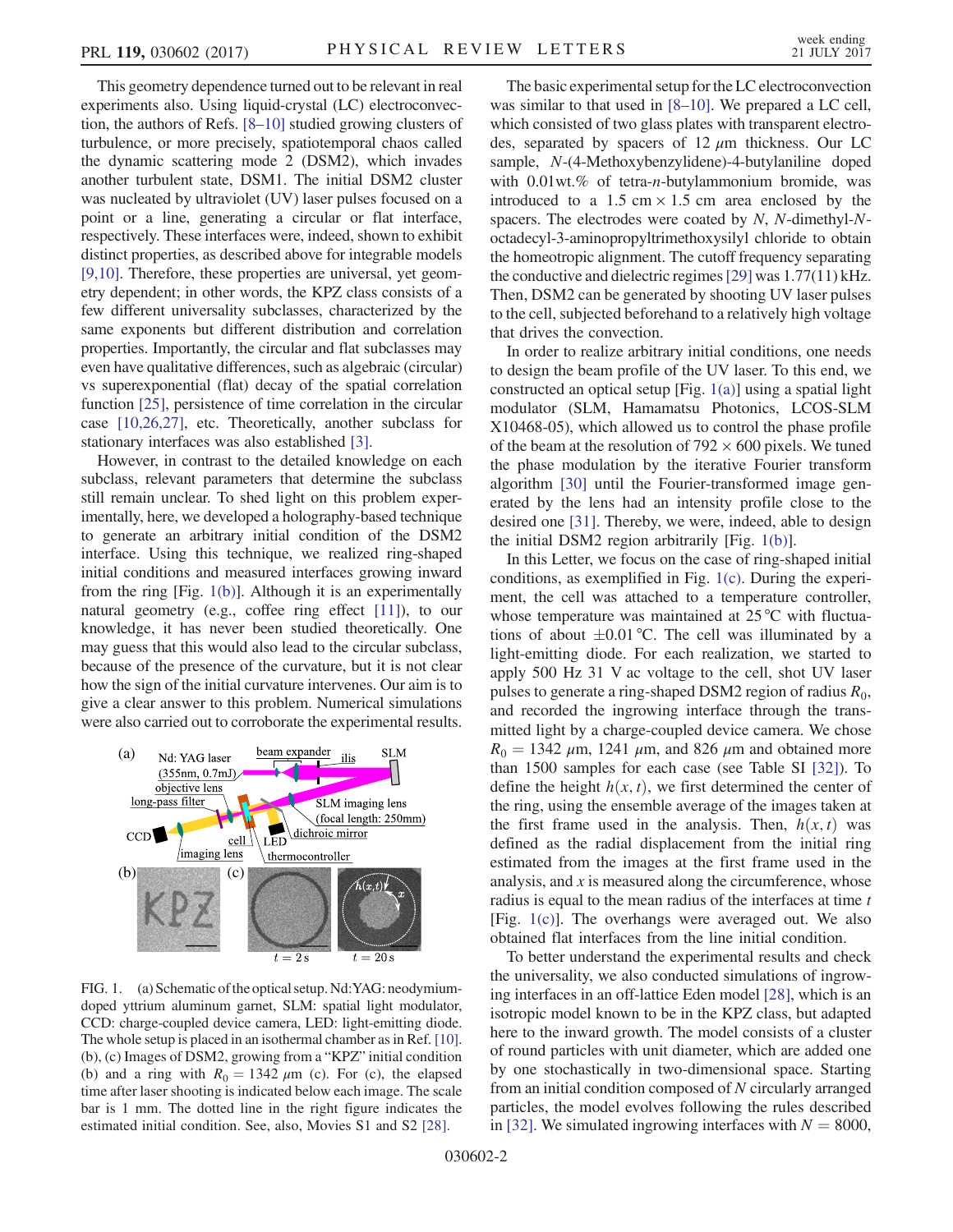16 000, 32 000, 100 000 and obtained 2400, 3200, 3200, 1600 realizations, respectively. The initial radius  $R_0$  is given by  $R_0 = N/2\pi$ . We also obtained 3200 flat interfaces using the line initial condition of length 25000.

First, we measured the *n*th-order cumulants of  $h(x, t)$ [\[33\]](#page-4-27), denoted by  $\langle h^n \rangle_c$ , and evaluated the skewness Sk[h] :=  $\langle h^3 \rangle_c / \langle h^2 \rangle_c^{3/2}$  and the kurtosis Ku[h] =  $\langle h^4 \rangle_c / \langle h^2 \rangle_c^2$ . Figures [2\(a\)](#page-2-0) and [2\(b\)](#page-2-0) show the results for the LC experiment and the Eden model, respectively. In both cases, after initial transient, the values for the flat interfaces agree with those for  $\chi_1$ , i.e., the GOE Tracy-Widom distribution, as expected. Curiously, for the ingrowing cases, too, no sign of the circular subclass was found, but the initial transient data agreed with those of the flat interfaces. For the Eden model [Fig. [2\(b\)\]](#page-2-0), the skewness and kurtosis then reached and stayed for a while at the  $\chi_1$  values, until they eventually deviated in the direction opposite to the  $\chi_2$  values, at some characteristic times dependent on the initial curvature.

In order to investigate the cumulants of the rescaled height  $\chi(x', t)$  and its spatial correlation, we estimated the nonuniversal parameters  $v_{\infty}$  and Γ. Experimentally, we determined the parameters for each set of experiments, because of the possible change of the parameter values [\[10\]](#page-4-21). For the flat interfaces, we evaluated  $v_{\infty}$  from the mean growth speed by using  $\langle \partial_t h \rangle \simeq v_\infty + \text{const} \times t^{-2/3}$ , and  $\Gamma$ from the variance by fitting  $\langle h(x, t)^2 \rangle_c t^{-2/3} \simeq \Gamma^{2/3} \langle \chi_1^2 \rangle_c +$ const  $\times t^{-2/3}$  [\[10\]](#page-4-21) (Fig. S1 [\[32\]\)](#page-4-25). For the ingrowing interfaces, on the basis of the observation that the earlytime behavior of the skewness and kurtosis overlaps with that of the flat interfaces (Fig. [2\)](#page-2-0), we assumed that time series of individual cumulants, when properly rescaled, also overlap with the flat data and, thereby, determined  $v_{\infty}$  and Γ (see [\[32\]](#page-4-25) for details). The estimated parameter values are summarized in Table SI [\[32\]](#page-4-25). For the Eden model, since the nonuniversal parameters are expected not to depend on the geometry [\[10,19\]](#page-4-21), we used the estimates from extensive

<span id="page-2-0"></span>

FIG. 2. Skewness and kurtosis. The values for  $\chi_1$  and  $\chi_2$  are shown by the dashed and dotted lines, respectively. (a) Experimental results. Statistical errors are indicated by the error bars, shown at the first and last data points. (b) Numerical results. The arrows indicate decreasing initial curvature.

simulations in Ref. [\[34\]](#page-4-28), while using the values in Ref. [\[28\]](#page-4-26) did not change the conclusion drawn below. For both cases, did not change the conclusion drawn below. For both cases,<br>the parameter A is given by  $A = \sqrt{2\Gamma/v_{\infty}}$  that holds for isotropic systems [\[10\].](#page-4-21)

Using these estimates, we obtained the rescaled height

$$
q(x',t) := (\Gamma t)^{-1/3} [h(x,t) - v_{\infty}t] \approx \chi(x',t), \qquad (3)
$$

and evaluated the cumulants  $\langle q^n \rangle_c \simeq \langle \chi(x',t)^n \rangle_c$  up to  $n = 4$ . As for the mean  $\langle q \rangle$ , since it is sensitive to the estimation of  $R_0$  and has a large finite-time effect [\[9,10,28\]](#page-4-19), we used, instead, the mean value of the rescaled velocity

$$
\langle p(x',t) \rangle := \left\langle \frac{3t^{2/3}}{\Gamma^{1/3}} [\partial_t h(x,t) - v_\infty] \right\rangle \simeq \langle \chi(x',t) \rangle, \quad (4)
$$

to compare with  $\langle \chi(x', t) \rangle$ .

The experimental and numerical data for the mean rescaled velocity  $\langle p \rangle$  and the variance  $\langle q^2 \rangle_c$  are plotted in Figs. 3(a)–[3\(d\).](#page-2-1) As expected, the values for the flat interfaces converge to  $\langle \chi_1 \rangle$  and  $\langle \chi_1^2 \rangle_c$ , respectively. The ingrowing data

<span id="page-2-1"></span>

FIG. 3. Rescaled fluctuation properties. (a)–(d) Mean rescaled velocity  $\langle p(x, t) \rangle$  (a), (b) and the variance  $\langle q(x, t)^2 \rangle_c$  (c), (d) for the LC experiment (a), (c) and the Eden model (b), (d). The statistical errors are shown by the error bars at the first and last data points in (a), (c). The confidence interval associated with the estimation of the nonuniversal parameters is indicated by the shaded area in (c), while it is smaller than the marker size in (a). The arrows in (b), (d) indicate decreasing initial curvature. The horizontal lines indicate the mean or variance of  $\chi_1$  (dashed lines) and  $\chi_2$  (dotted lines). (e), (f) The spatial correlation function  $C_s(\zeta, t)$  for the LC experiment with  $R_0 = 1241 \mu m$  (e), and for the Eden model with  $N = 16000$  (f). The solid and dashed lines indicate the Airy<sub>1</sub> and  $Airy<sub>2</sub>$  correlation function, respectively.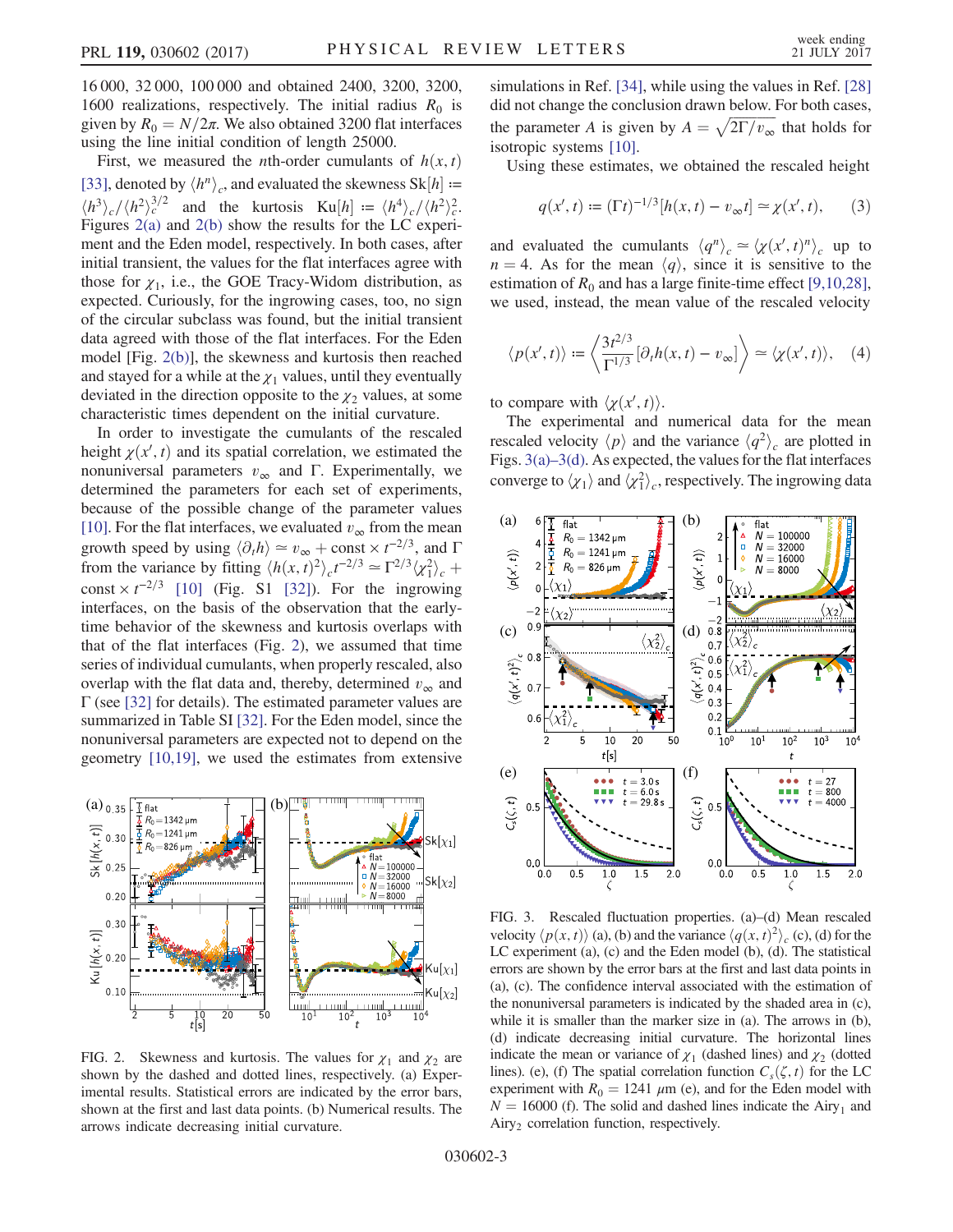were found to approach the corresponding cumulants of  $\chi_1$  in a way similar to the flat case but eventually deviate at some characteristic time, which becomes larger for larger  $R_0$  (i.e., smaller initial curvature). In all cases, no sign of approach to  $\langle \chi_2 \rangle$  and  $\langle \chi_2^2 \rangle_c$  was found, similarly to the results of the skewness and kurtosis (Fig. [2](#page-2-0)). Consistent behaviors were found in the third- and fourth-order cumulants (Fig. S2 [\[32\]](#page-4-25)), despite a relatively large statistical error. We also measured the two-point spatial correlation function  $C_s(\zeta,t) \coloneqq$  $Cov[q(x'+\zeta,t), q(x',t)]$  for the ingrowing interfaces [Figs. [2\(e\)](#page-2-0) and [2\(f\)\]](#page-2-0). While  $\langle p \rangle$  and  $\langle q^2 \rangle_c$  are approaching  $\langle \chi_1 \rangle$  and  $\langle \chi_1^2 \rangle_c$ , respectively,  $C_s(\zeta, t)$  approaches the Airy<sub>1</sub> correlation [see the circular and square bullets in Figs. [3\(e\)](#page-2-1) and [3\(f\)](#page-2-1) and compare with the black solid line], which is the hallmark of the flat subclass. After  $\langle p \rangle$  and  $\langle q^2 \rangle_c$  deviate from the values of the flat interfaces,  $C_s(\zeta, t)$  also deviates from the Airy<sub>1</sub> correlation [the triangle bullets in Figs.  $3(e)$ ] and [3\(f\)](#page-2-1)]. In any case,  $C_s(\zeta, t)$  was clearly different from the  $Airy<sub>2</sub> correlation (black dashed line) for the circular subclass.$ 

The results, so far, indicate, both experimentally and numerically, that it is the flat subclass that characterizes the ingrowing interfaces, until the deviation eventually occurs at some characteristic time. Then, what controls this deviation regime? Let us remark here that ingrowing interfaces eventually collapse near the center of the ring, when  $\langle h \rangle \simeq$  $v_{\infty}t$  reaches  $R_0$ . This led us to rescale time as  $\tau = t/t_c$  $v_{\infty}t/R_0$  with  $t_c := R_0/v_{\infty}$  being the (approximate) collapse time. Figures  $4(a)$  and  $4(c)$  show the numerical data of the mean rescaled velocity  $\langle p \rangle$  and variance  $\langle q^2 \rangle_c$ , plotted against this rescaled time, and indeed, the data collapsed well in the deviation regime. It is reasonable that the deviation occurs near  $t \approx t_c$ , because the correlation length  $\xi(t) \sim t^{2/3}$  then reaches the effective system size, or the circumference,  $L(t) = 2\pi(R_0 - \langle h \rangle) \approx 2\pi(R_0 - v_\infty t)$ . In contrast, in the short-time regime  $t \ll t_c$ , we expect that

<span id="page-3-0"></span>

FIG. 4. The mean rescaled velocity  $\langle p(x, t) \rangle$  (a), (b) and the variance  $\langle q(x, t)^2 \rangle_c$  (c), (d) against rescaled time  $\tau = v_{\infty} t/R_0$  for the Eden numerics (a), (c) and for the LC experiment (b), (d). For the experimental data, the errors are indicated in the same way as Figs. [3\(a\)](#page-2-1) and [3\(c\)](#page-2-1). The black solid lines are the spline-curve fit of the Eden data with  $t \ge 10^3$ . The dashed lines show the mean or variance of  $\chi_1$ .

the asymptotic curves of the cumulants  $\langle q^n \rangle_c$ , obtained in the limit  $R_0$ ,  $t \to \infty$  with fixed  $\tau \ll 1$ , converge to  $\langle \chi_1^n \rangle_c$  as  $\tau \to 0$ , which corresponds to the flat limit  $(R_0 \to \infty)$ .

We also made the same rescaling with the experimental data and found that  $\langle p \rangle$  against  $\tau$  overlaps on the curve of the Eden model within the error [Fig. [4\(b\)\]](#page-3-0), suggesting universality of this scaling function. Concerning  $\langle q^2 \rangle_c$ , the experimental data do not overlap with the Eden curve [Fig. [4\(d\)\]](#page-3-0), but the deviation is smaller for larger  $R_0$ ; therefore, the two curves possibly overlap in  $R_0 \rightarrow \infty$ , though the experimentally reachable value of  $R_0$  is far too small to make a direct verification.

In summary, we developed an experimental technique that allowed us to design the initial region of the DSM2 turbulence arbitrarily. This opens a way to study KPZ interfaces from general initial conditions, experimentally, providing a basis for investigating the intriguing geometry dependence of the KPZ class.

Then, we studied interfaces growing inward from a ring, both experimentally and numerically, using, for the latter, the off-lattice Eden model. In the short-time regime ( $t \ll t_c = R_0/v_\infty$ ), our cumulant data [Figs. [2](#page-2-0) and  $3(a)$ –[3\(d\)](#page-2-1)] agreed with those for the flat interfaces, indicating that they are asymptotic to those of the GOE Tracy-Widom distribution. In this regime, the spatial correlation function was also approaching the  $Airy_1$  correlation, which is another hallmark of the flat subclass. The circular subclass scenario was clearly ruled out. Therefore, not only the presence of the curvature but its sign have a crucial effect on the determination of the universality subclass. By contrast, in the long-time regime close to the collapse time  $\approx t_c = R_0/v_{\infty}$ , the fluctuations were no longer controlled by the flat KPZ subclass. The cumulants in this regime were found to be parametrized by dimensionless time  $\tau = t/t_c$ (Fig. [4\)](#page-3-0), implying the existence of scaling functions for this regime. This long-time behavior is argued to occur as the correlation length  $\xi(t)$  becomes comparable to the effective system size  $L(t)$ .

Our results may arouse a few interesting discussions. First, why does the sign of the initial curvature matter? Although firm theoretical understanding needs to be made, our arguments based on the effective system size may give a tentative answer: while, for the usual outgrowing circular interfaces, the correlation length  $\xi(t) \sim t^{2/3}$  never attains the effective system size  $L(t) \sim t$ , in our ingrowing case, this does happen, as  $L(t)$  now decreases in time. Earlier numerical work [\[35\],](#page-4-29) indeed, showed that the system size expansion is crucial for the circular subclass. Second, we note that ingrowing interfaces arise naturally in some systems, in particular in the coffee-ring experiment [\[11\]](#page-4-9), where particles in a droplet accumulate onto the droplet edge. This experiment needs to be revisited, because the data were compared with the GUE Tracy-Widom distribution. There is also a model on the quantum entanglement entropy whose connection to KPZ was shown [\[15\]](#page-4-13); in this model, the size of the growth region decreases in time,